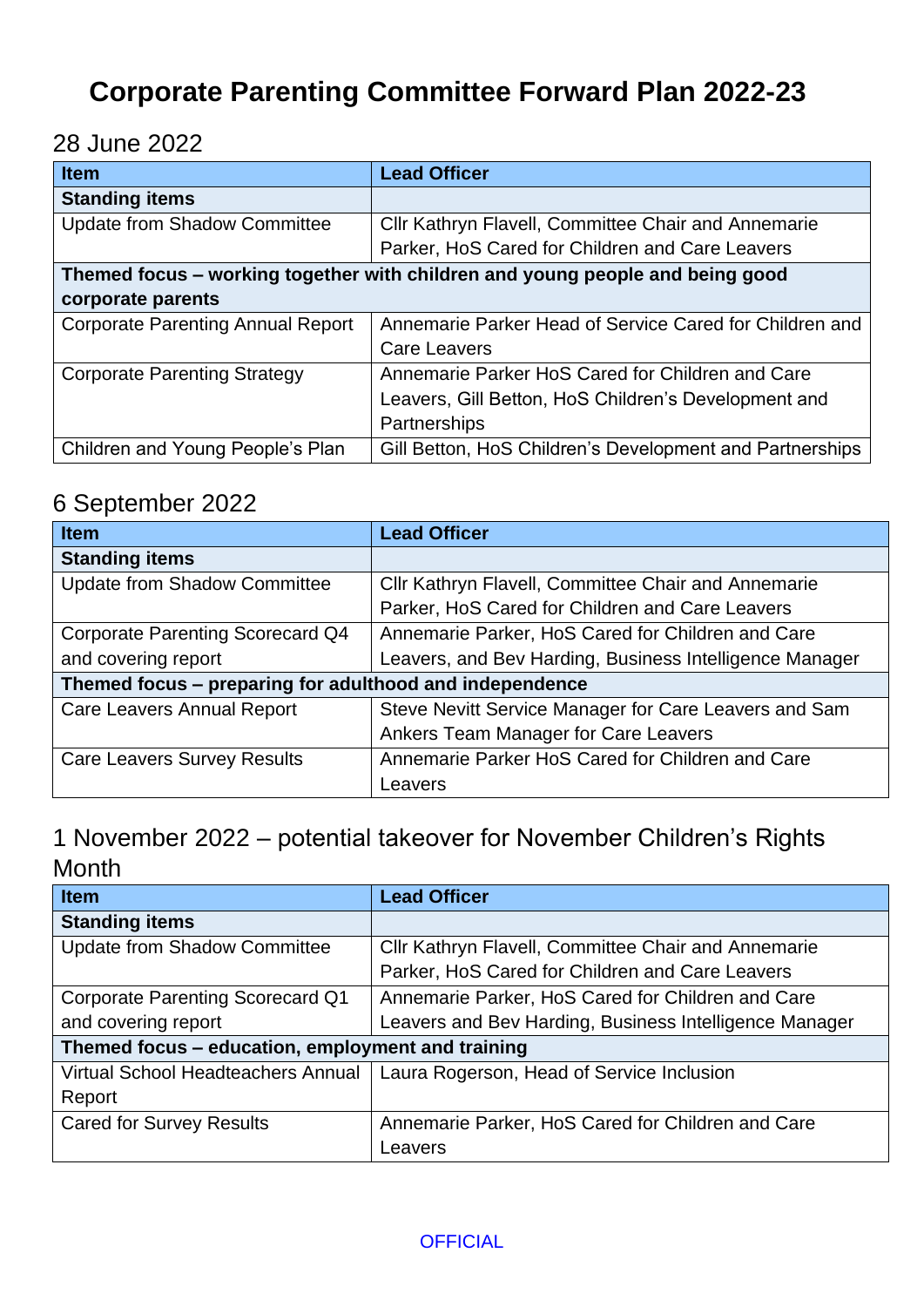| <b>Children's Rights Annual Report</b> | Sue Preston, Manager Children's Society |
|----------------------------------------|-----------------------------------------|
| (Advocacy and Independent              |                                         |
| Visitors)                              |                                         |

## 10 January 2023

| <b>Item</b>                            | <b>Lead Officer</b>                                     |
|----------------------------------------|---------------------------------------------------------|
| <b>Standing items</b>                  |                                                         |
| <b>Update from Shadow Committee</b>    | Cllr Kathryn Flavell, Committee Chair and Annemarie     |
|                                        | Parker, HoS Cared for Children and Care Leavers         |
| Themed focus – safe and stable homes   |                                                         |
| <b>Cared for Sufficiency Update</b>    | Dave Leadbetter, Head of Service Children's             |
|                                        | Commissioning                                           |
| <b>Adoption Update:</b>                | Gail Spray, Head of Service Adoption Counts, and Nicola |
| • Adoption Service Annual Report       | Booth, Service Manager Adoption Counts                  |
| • Adoption Panel Annual Report         |                                                         |
| <b>Fostering Update:</b>               | Nick Crick, Head of Service Fostering                   |
| <b>Fostering Service Annual Report</b> |                                                         |
| <b>Fostering Panel Annual Report</b>   |                                                         |
| Fostering recruitment update and       |                                                         |
| plans for Foster Carer Fortnight       |                                                         |

## 7 March 2023

| <b>Item</b>                             | <b>Lead Officer</b>                                    |
|-----------------------------------------|--------------------------------------------------------|
| <b>Standing items</b>                   |                                                        |
| <b>Update from Shadow Committee</b>     | Cllr Kathryn Flavell, Committee Chair and Annemarie    |
|                                         | Parker, HoS Cared for Children and Care Leavers        |
| <b>Corporate Parenting Scorecard Q2</b> | Annemarie Parker, HoS Cared for Children and Care      |
| and covering report                     | Leavers and Bev Harding, Business Intelligence Manager |
| Review of the Corporate Parenting       | Lauren Conway, Business Manager                        |
| <b>Terms of Reference</b>               |                                                        |
| <b>Corporate Parenting Forward Plan</b> | Lauren Conway, Business Manager                        |
| for 2023-24                             |                                                        |
| Themed focus – health and wellbeing     |                                                        |
| Health of Cared for Children Annual     | Shan McParland, Designated Nurse Safeguarding Children |
| <b>Report and Mid-Year Report</b>       |                                                        |

## 27 June 2023

| <b>Item</b>                                                                   | <b>Lead Officer</b>                                    |
|-------------------------------------------------------------------------------|--------------------------------------------------------|
| <b>Standing items</b>                                                         |                                                        |
| <b>Update from Shadow Committee</b>                                           | Cllr Kathryn Flavell, Committee Chair and Annemarie    |
|                                                                               | Parker, HoS Cared for Children and Care Leavers        |
| Corporate Parenting Scorecard Q3                                              | Annemarie Parker, HoS Cared for Children and Care      |
| and covering report                                                           | Leavers and Bev Harding, Business Intelligence Manager |
| Themed focus – working together with children and young people and being good |                                                        |
| corporate parents                                                             |                                                        |